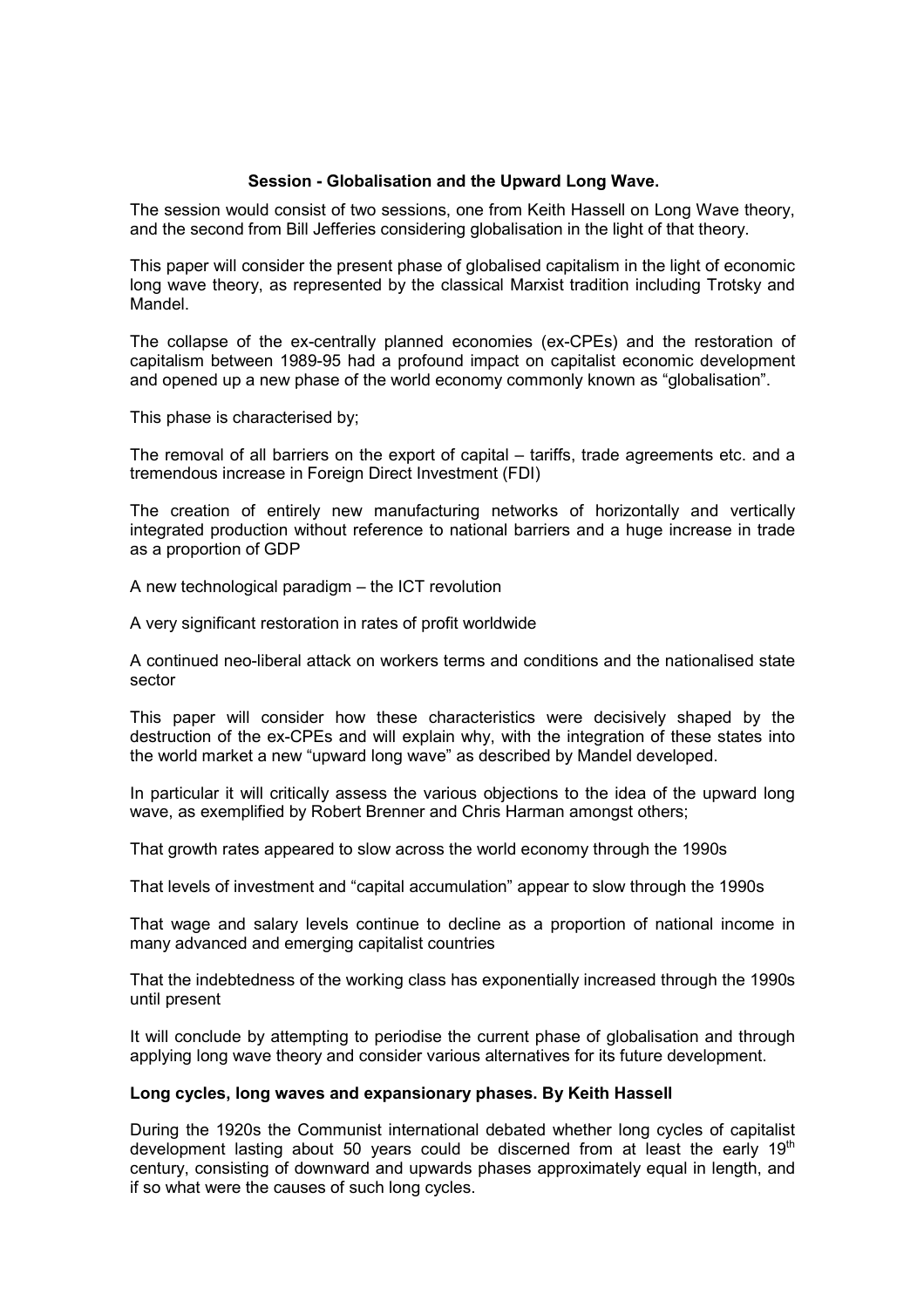The leading proponent of the theory was the Russian Kondratiev who said such cycles were governed by rhythmic cycles whose duration were determined by the effect of major capital investments in large scale infrastructures and their wearing out. Leon Trotsky rejected the idea of long "cycles" with its implication that they had a regular periodicity related to internal mechanisms of capitalist accumulation, similar to the short-term business cycle.

On the other hand, Trotsky accepted there were long phases of capitalist development which were marked by general tendencies to expansion, stagnation or decline, of uncertain duration, in which broad socio-economic events were responsible for inducing the shift from one phase to another.

In the 1960s Ernest Mandel rejected the idea of long "cycles" for the same reason as Trotsky but said "long waves" existed the downward phases of which were largely determined by endogenous factors (i.e. those internal to the process of capitalist accumulation) while the upturns were determined by exogenous factors (e.g. effects of wars, revolutions, massive expansion of the market).

He argued that long waves were essentially characterised by major shifts in the average rate of profit and subsequently of accumulation. He posited some preconditions for a possible new wave of expansion beginning in the 1990s.

The paper assesses the key elements of the long phase of expansion in 1890s-1913, details the contribution to the theory of long waves by Trotsky and Mandel and explores Mandel's discussion on preconditions for an expansionary phase against subsequent social-economic developments.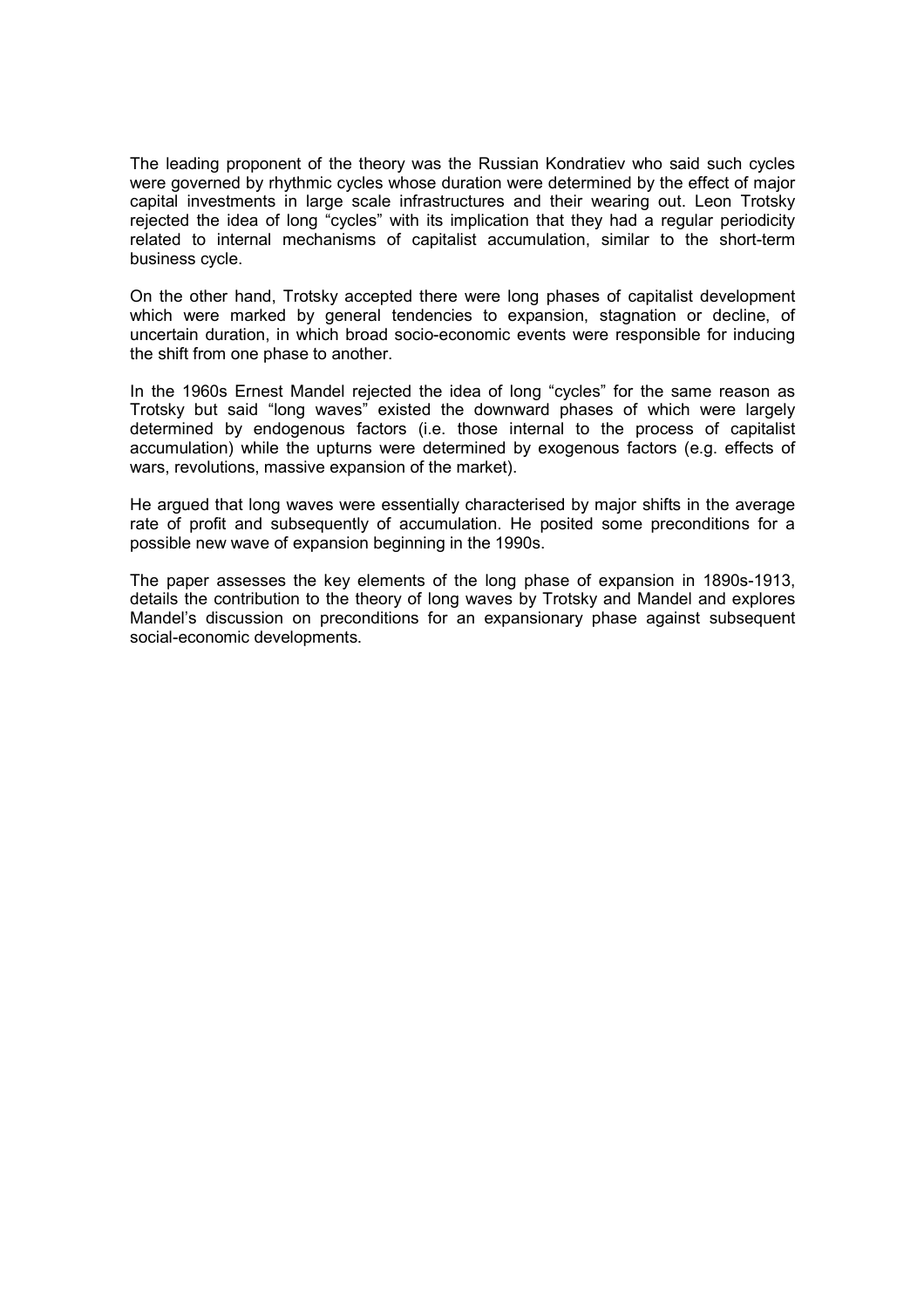### Session - New Theory of the Firm

#### Marshall's Theory Should be Discarded. By Steve Keen

Abstract: Though it is no longer an active area of research by economists, the Marshallian theory of the firm is still central to introductory pedagogy in economics. It has withstood numerous criticisms over the years---of its internal consistency, it empirical relevance, its unidimensional description of the motives of firms, its "black box" treatment of the firm, and so on. In this article I put one further critique: it is, quite simply, mathematically false. When the errors in the theory are corrected, nothing of substance remains: Equating marginal revenue & marginal cost does not maximize profits, competition does not lead to price equaling marginal cost, and the welfare loss previously attributed to monopoly is due instead to profit maximizing behavior, independent of the number of firms in an industry.

#### Prices and Price Strategies. By James Case

Abstract: There is a world of difference between a (static) price, like \$4 apiece or \$3.99 a minute, and a (dynamic) price strategy such as "we will not be undersold," or "our prices are competitive." Yet orthodox price theory all but ignores the distinction. The nature and (farreaching) consequences of that distinction will be explored in unusual detail. In certain simple cases, Differential Game Theory can furnish an effective (though laborious) method of constructing viable price strategies.

#### Mexican Multinational Firm Expansion (An heterodox microeconomic analysis). By Dr Gustavo Vargas

One characteristic of international capitalism called globalization is the appearance and expansion of enterprises from developing countries, e.g. México, Brazil, Argentina, in Latin-America, etc. We propose that the Heterodox Microeconomics, in particular the Post-Keynesian theory can explain this expansion.

Multinational firm power, which is expressed in the production and financial globalization, is result of structural microeconomics characteristics of the capitalist enterprises, although they are coming from developing countries. That is true from the heterodox framework, but not for the main stream.

The heterodox microecomics of the firm (as developed by Sraffa, Andrews, Robinson, Eichner, Lee, M. Lavoie, Arestis, etc.) lets us explain the growth of the firm and even how they turn into transnational enterprises. Meanwhile the mainstream theory of the firm is embedded to explain their idealistic equilibrium, and does not explain anything about the firm's real performance.

The heterodox microeconomic theory of the firm FHM, first of all explains why the inversion has being done, and then, explains the relevant enterprise characteristics: technology, costs, and pricing, secondly using the complex relation Firm-Competition explains its changes expressed in innovations, and expansion. In sum the microeconomic processes of the firm goes to accumulation and concentration processes. By this time, the firm power is clearly expressed in production and financial terms. This has been the path followed by the Mexican firms.

Using data from such Mexican corporations as: Cemex, Bimbo, Grupo Modelo, ICA and others we seek to identify patterns from the transnationalization of the Mexican firms. Our hypothesis are: a) the local market and its expansion is bigger than the firm's production. And without institutional limitations, the firm(s) grows until it (they) dominate the local market, b) But, if the firm grows even faster than the expansion of local market, then the firm invests in the foreign market, turning itself into an International firm or multinational corporation.

As this is research in processes, we can conclude that the heterodox framework is sufficiently powerful to explain Mexican firm performance not only in the local market, but in the foreign market as well.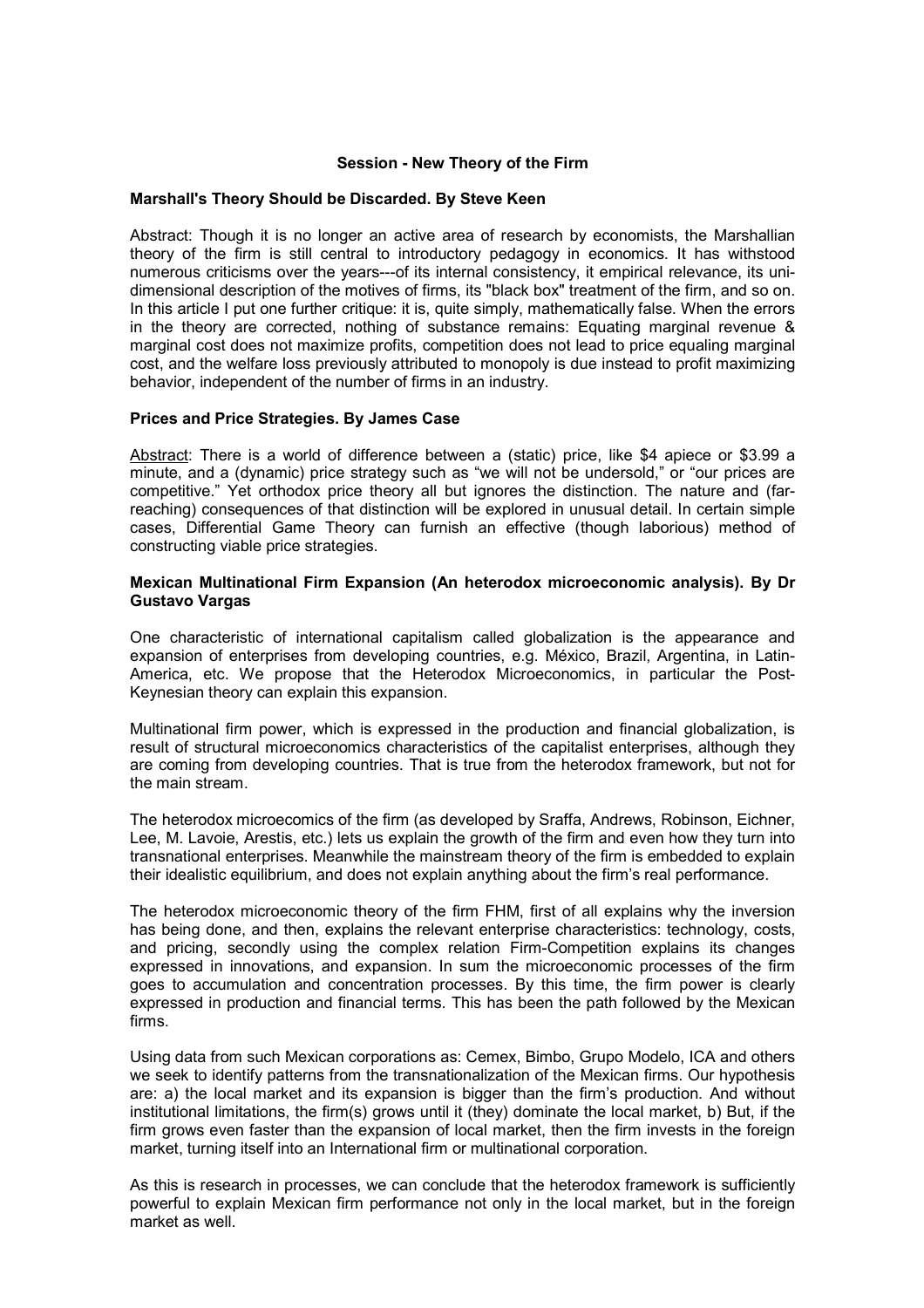# The history, the stakes and potential future directions of Ecological Economics: the case for and paths to a socio-economy of sustainable development

### Workshop organized by A. Douai and A. Mearman

The establishment of the International Society for Ecological Economics (ISEE) in 1989 signified the recognition of fundamental failures within mainstream economics and discontent amongst a spectrum of academics concerned about environmental problems. Ecological Economics (EE) can be seen as opening-up a wide theoretical and political space in which the idea of the economy's embeddedness in society and Nature, systems thinking, ethics, interdisciplinary work with natural sciences and others would be favoured. Success as a new scientific field is evident with regard to the production of new knowledge and insights on a variety of topics, e.g. post normal science, footprint analysis, plural value articulation. EE now constitutes a collective questioning of economic orthodoxy and serious body of work for anyone working to address environmental problems and sustainability.

The development of specific research programs in the field has in fact involved a structural tension in particular vis-à-vis Environmental and Resource Economics (ERE). A large part of the EE movement – mainly the natural science and energy school factions in North America – has adopted a 'conservative' approach which employs neoclassical economic models and monetary valuation of the environment. This can be contrasted with a more radical heterodox approach, notable in the European Society. Here successfully dealing with environmental issues is seen as requiring a "break from the mainstream epistemology" (Özkaynak et al.,

2004) and a distinct contribution is to be realised "by combining and integrating the insights of several disciplines within a coherent framework and transforming the nature of the problem considered" (Özkaynak et al., 2002). Social concern and political economy have been to the fore of this approach that has been called "socioecological economics" (Spash, 1999).

The issue of the identity of EE remains crucial for the overall intellectual landscape on sustainable development. RØpke (2005) qualifies EE as a "vulnerable success". The vulnerability concerns: 1) the lack of "some common ground" because identity is blurred by

"the acceptance of anything as being justified because of transdisciplinarity"; 2) the inadequate definition of independence making EE susceptible to becoming "a sub-field" of ERE "modelling links between ecosystems and the economy."

The socio-economic perspective within EE has successfully dealt with important structural weakness of ERE – i.e. with regard to conception of value in environmental decision-making, institutions – in a scattered way. A further step would be the emergence of common ontological and methodological standpoints that would reinforce its identity and form a workable theoretical and methodological alternative to ERE. At present EE remains an "epistemological no man's land" (Faber, 2008), so that "[a]lthough the approach has elaborated suggestions regarding environmental issues, it has not yet fully considered the operation of the socio-economic system as a whole" (Adaman and Özkaynak, 2002).

The central thesis underpinning this workshop is that depth needs to be added to two broad areas of research.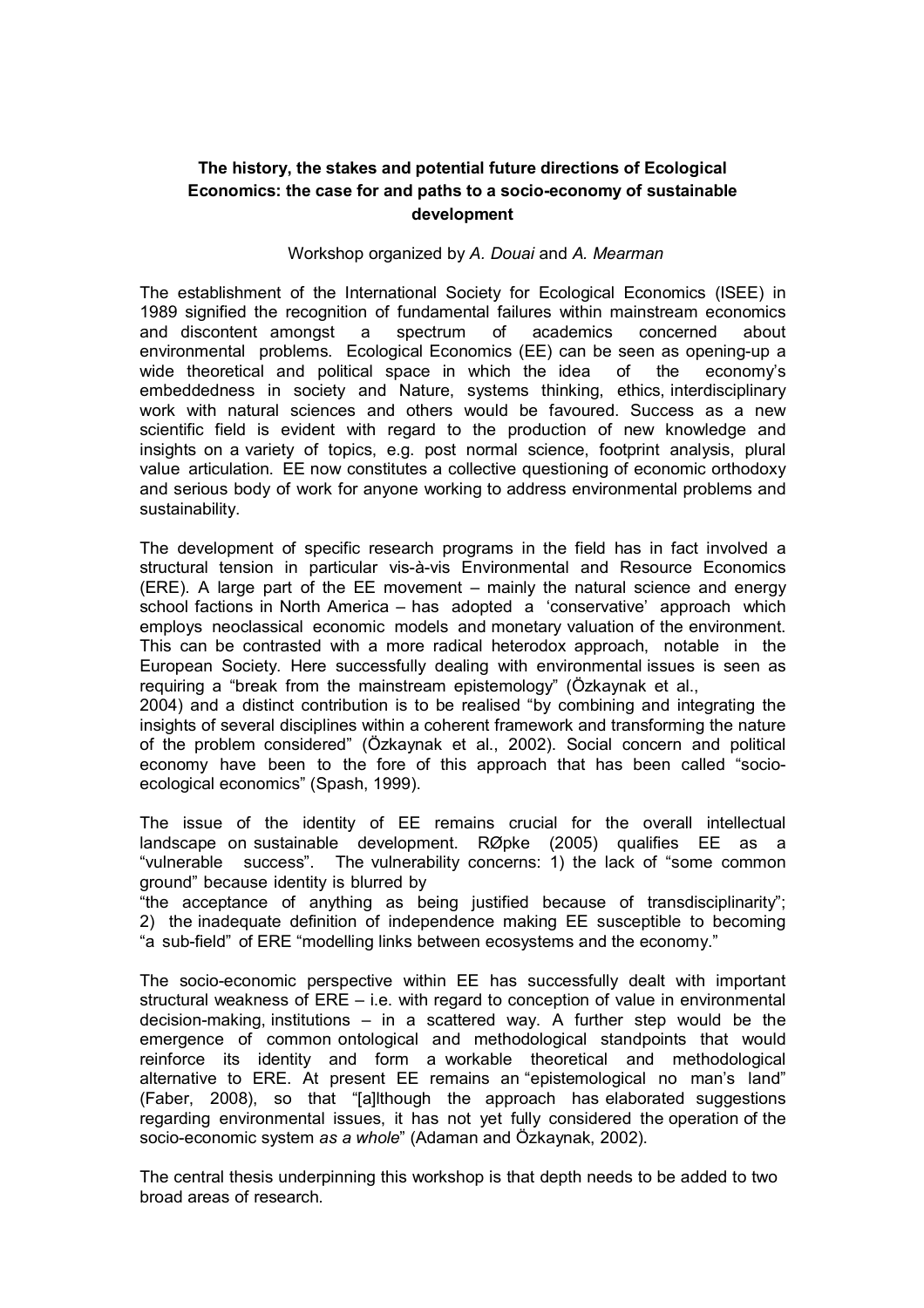## 1) The economy-environment relationship in a socio-historical perspective;

2) The crossroad between environmental and social sustainability. The aim of this meeting is to explore these paths through a productive dialogue between socioecological economics and recent heterodox approaches – Classical Marxism, historical and sociological institutionalism, environmental post-Keynesian economics (see Mearman, 2006, Berr, 2006), Green economics (see Kennet and Heinemann, 2006) and Social economics – to environment and sustainable development. The expected outcome is the design of a research agenda to establish a socio- economy of sustainable development that would constitute an integrative theoretical and political alternative to mainstream approach.

The controversy within EE on the nature of the value of ecological resources is viewed as a point of entry for such a research program. Socio-economic EE research has produced several ethical and political insights into achieving autonomous space for environmental goods and environmental human values vis-à-vis monetary reductionism and the commodificative institutional perspective praised by ERE (Vatn, 2005). The ontological and methodological standpoints of the 'alternative' approach may be reinforced by a more explicit socio-historical perspective on the substantive content of the concepts of 'commodity', 'economic value' and 'money'. A core idea is that the intellectual and analytical foundations of EE have a priori eliminated its background Classical Marxism and post-Keynesianism, and that has somewhat undermined the growing rejection of market essentialism. The preconditions for a refreshed and productive dialogue on these issues now seem in place (Burkett, 2006).

The subsequent framing either joins or supports an emergent institutional approach at two levels: 1) The impact of power structures and power relations (at local/national/international levels) on environmental issues and regimes (see Söderbaum, 2000; Vatn, 2006); 2) An holistic methodology to take full account of the complexity and multidimensionality of social and economic systems and their dynamic interactions with environment. At these two levels, the potential analytical force of a coherent and inclusive institutionalist approach – mainly around the 'conventions of environment' (Vivien and Boisvert, 2005, Cazals, 2007) and the 'variety of capitalisms' (Zuindeau, 2007) could be important. On the whole, these paths support a socio-economic approach to the environment.

A final step is based on the stance that the above socio-economic program on environment

– around value, ethics and institutions – would produce conceptual and methodological tools which are, either in themselves or by additional insights, at the crossroad of environmental and social equity concerns, the latter being underdeveloped in EE. This crossroad could be oriented, as a first step, towards two paths. First, consumption and conceptualizations of consumer behaviour as they relate to high-consumption but also to environmental values

(Reish and RØpke, 2004; Starr, 2007). Second, the macro-socioeconomic adjustments or transformations needed to meet objective environmental constraints where there is a coming together of responsibility (inter-generational) and solidarity (intra-generational): Are social inequalities linked to environmental quality? If so, which paths to and which corresponding theoretical foundations for their effective reductions? : Work-time reduction, extension of the non-market sphere in the North? Are achievements of social objectives in the South necessarily linked to environmental degradation? How to sustain the "environmentalism of the poor" (Martinez-Alier, 2003) and at the same time successfully fight poverty?

Six sessions are proposed to deal with these issues. The first introduces the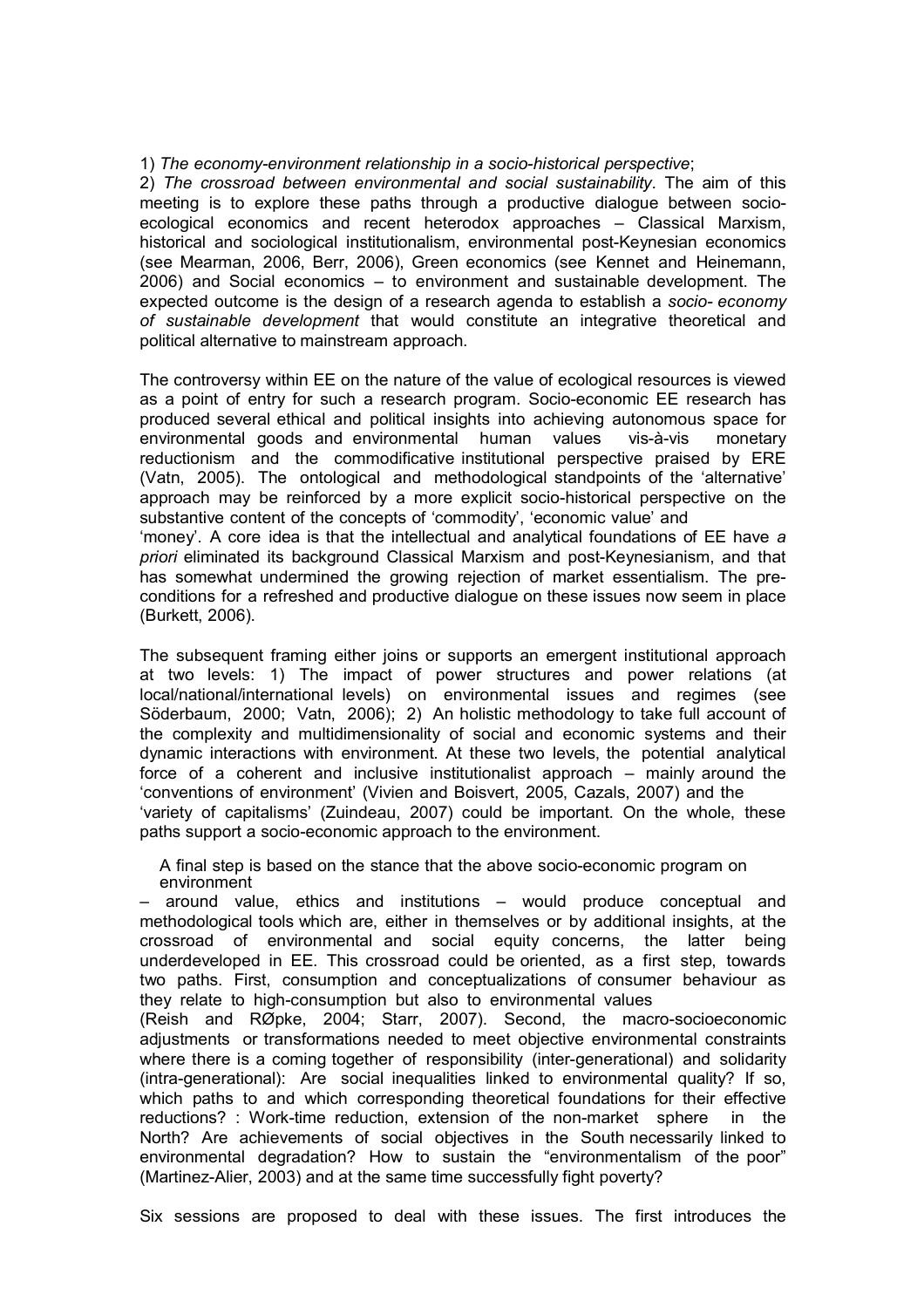actual intellectual landscape on sustainable development and makes the case for a productive dialogue. The second is devoted to the recent emergence of classical heterodoxies' interest to environment and sustainable development. The two next ones are designed to discuss the paths to a coherent institutionalist approach of the human-nature relationship. The two last ones aim at coping with the environmental-social interface at the crossroad of responsibility

(intergenerational equity) and solidarity (intragenerational equity). A final roundtable is proposed to take stock of insights and potentialities the previous sessions would have raised and to discuss next steps in terms of researches and events.

## Session 1. Introduction – The case for a productive dialogue

[1]

### John Ruskin's thought on development and environment

[2]

### Ecological Economics twenty years on

Joan Martinez-Alier

President of the International Society for Ecological Economics, University of Barcelona

[3]

#### The state of the art in Green Economics

Miriam Kennet Director of the Green Economics Institute, UK

In a world of rapidly changing climate, sea level rise, and where one third of all species are Critically Endangered according to the latest IUCN Red List Report (2007), and inequality of wealth distribution within and between countries and also poverty is increasing every day, it is difficult to argue that neo classical economics methodologies have been successful. It is even harder to conclude that the Brundtland definition of Sustainable Development has been fulfilled or that future generations will inherit a bundle of economic resources even as plentiful of those the current generation inherited which will be able to protect their social well being.

There is a renewed sense of urgency for finding tools, and methodological frameworks with which to meet these challenges. The umbrella of Heterodoxy provides an important space for economists to reflect on the best way to correct the shortcomings of mainstream economics or even which schools of economic thought can replace it and is helping to create a new pluralism.

The Green Economics School aims to factor in the missing data from poverty, climate change and earth sciences at its core, and so is evolving to provide a philosophical and practical methodology to address these needs as part of the Heterodox family of economics positions. There are increasingly obvious links and interdependencies between social and environmental problems and their solutions.

In particular there is interest in social solutions and new ways of meeting social requirements within the economy, with new emphasis developing throughout Europe on such schemes as the Basic Income or in decoupling work and employment from benefits and pensions, and pensions from a person's position in a family and towards the economic rights and responsibilities of the individual in society. This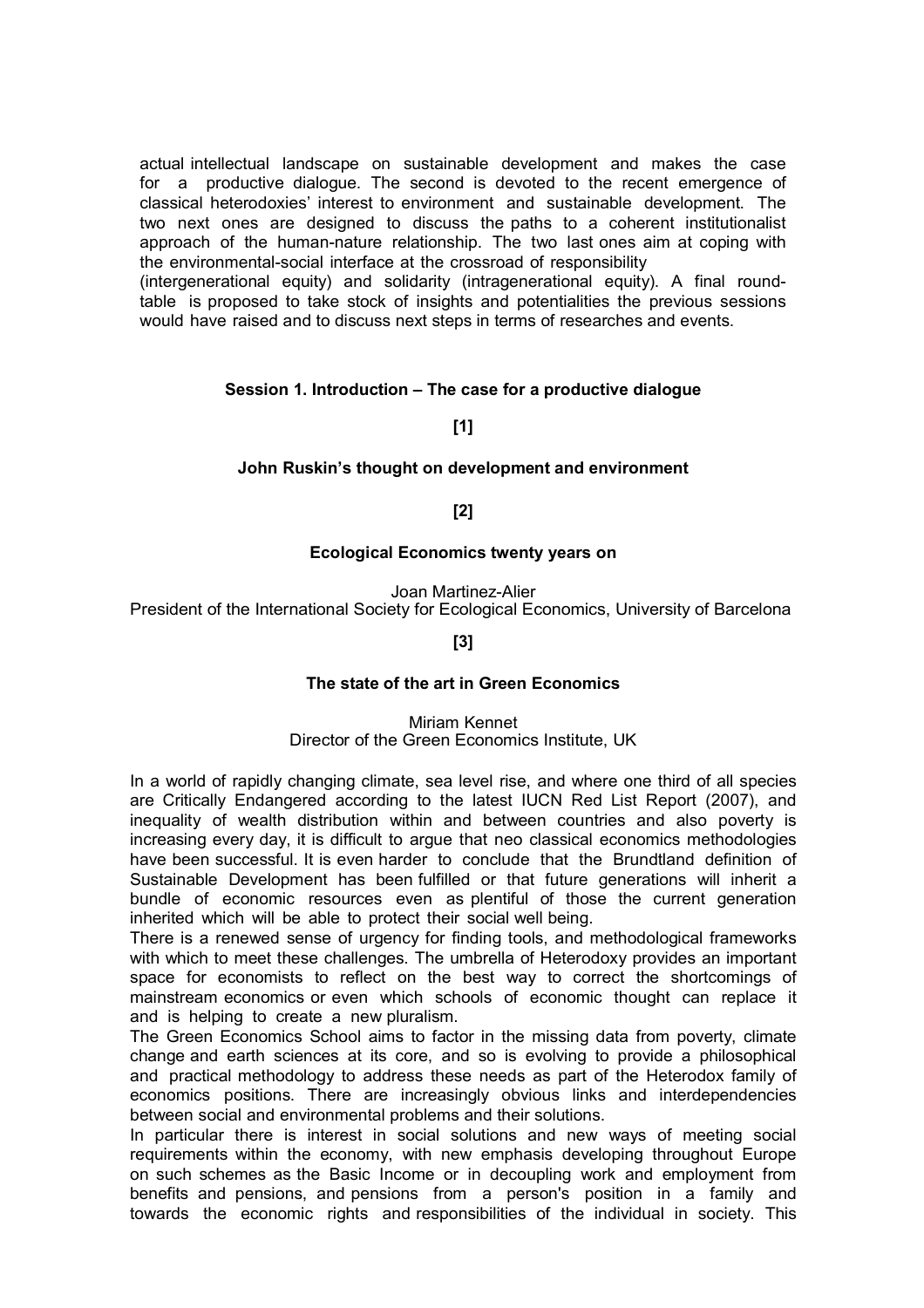is also related to the role of people as consumers of natural resources, in the current economy. The current socio- economic system requires and delivers overconsumption and wasteful consumption in order to keep it fuelled and strong enough to provide enough jobs to maintain it.

There are also discussions about the meaning of work and its boundaries, both informal and informal as a description for overall activities and contributions to society. This fits with feminist discourses and other questioning of how we account for such activity and the role of GNP and GDP and therefore the need for a "growth economy" as a central driver. This example of the state of the state of the state of the state of the state of the state of the state of the state of the state of the state of the state of the state of the state of the sta

provides a framework for questioning the issue of China's phenomenal economic growth and whether this fits with goals of "sustainable development" or " sustainable growth" concepts, when pollution is reaching unacceptable levels and inequality is increasing to levels which threaten stability overall. The concepts of environmental economics, ecological economics and green economics and their relationships to each other and to mainstream economics are discussed, as well as examining the role of the term sustainable development in practical usage in relation to socio – economic issues.

This paper will explore these issues and provide links to the roots of these dilemmas and the role of international production in the development of these core changes to social and environmental issues.

# Session 2. Heterodoxies and sustainable development

## [4]

## Thermodynamics in Classical Marxism:Achilles Heel or Basis for a Marxist Ecological Economics?

Paul Burkett

Department of Economics, Indiana State University Terre Haute, IN 47809 USA

Following the work of Joan Martinez-Alier, it has become a commonplace to exclude Marxism from the history of ecological economics on the grounds that Marx and Engels had an inadequate grasp of the importance of thermodynamics for human production. This paper argues that the exact opposite is the case: that classical Marxism contains a rich treatment of thermodynamic questions, both methodologically and in terms of substantive economic issues

– one that qualifies Marx and Engels as pioneers of ecological economics. It is shown that their metabolic-energetic analysis of socio-economic relations yields important lessons for contemporary ecological economists with regards to: (1) the dangers of energy-reductionism, and how to give energy questions their proper due without reducing economic analysis to "counting calories"; (2) the need to recognize the historical, social-relational specificity of production systems in order to explain energyrelated crises and other systemic ecological- economic malfunctions; (3) the revolutionary (material and social) preconditions for an ecologically sustainable system of human production. These lessons are developed though brief reviews of Engels's dialectics of nature (including his discussions of the entropy law and the heat death theory of the universe), Marx's analyses of labor power and capitalist accumulation (exploitation and human-ecological crises), Engels's comments on the ecological energetics of Sergei Podolinsky, and Marx and Engels' projections of communism. It is thereby shown that the exclusion of Marxism from ecological economics represents an unjustified and exceedingly costly (in terms of lost analytical power) violation of the purported aspirations of this discipline for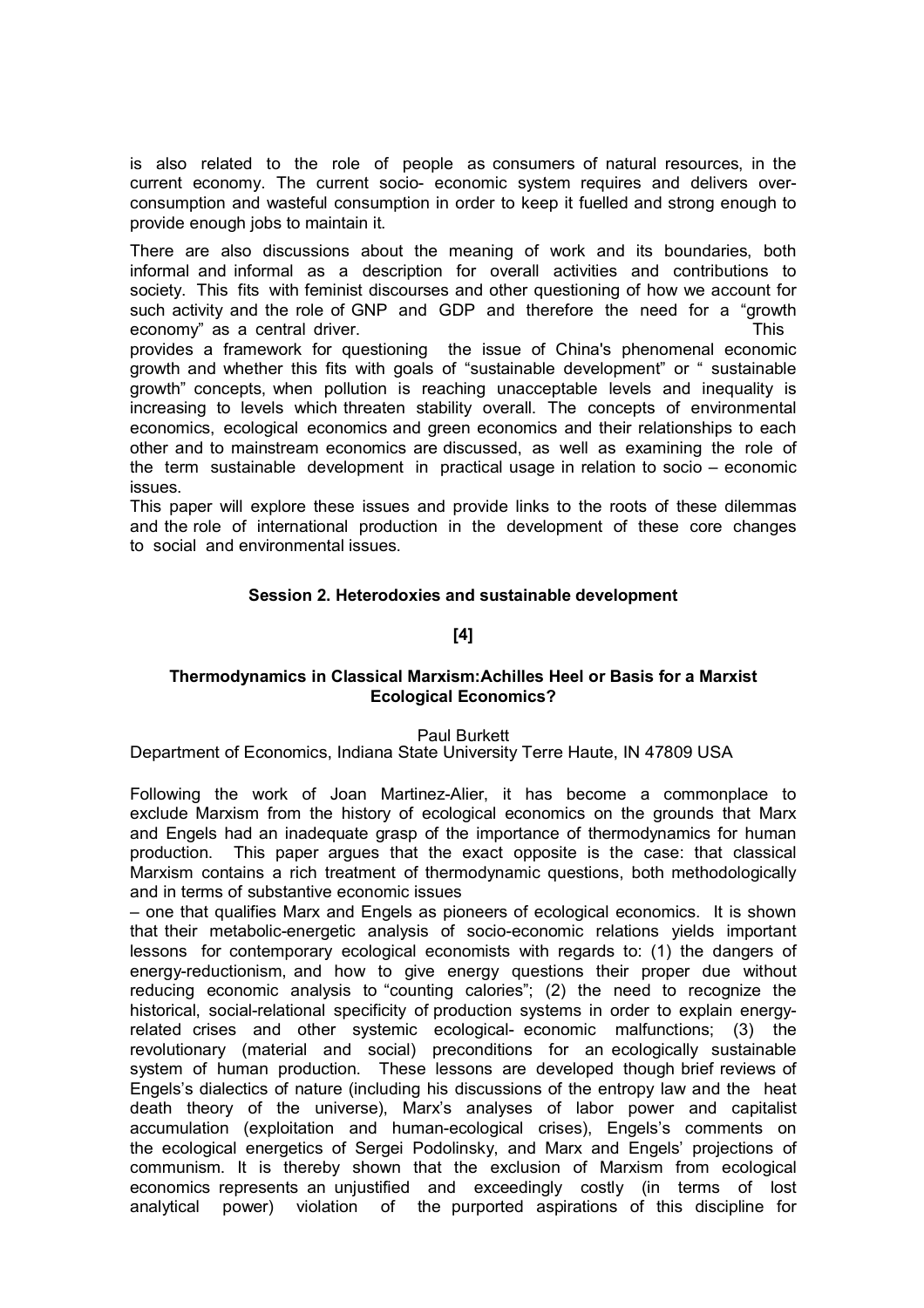interdisciplinarity, methodological pluralism, and historical openness in institutional and policy visions.

# [5]

#### Whither sustainable development? A Post-Keynesian perspective

### Eric Berr GREThA, University of Bordeaux, France

Since the beginning of the 1970s, the questions related to ecology come in the forefront and progressively led to the adoption of the concept of sustainable development, which now appears to be a new world-wide objective. But, usually, sustainable development only focuses on environmental problems. Our aim is to show that sustainable development implies both ecological and social sustainability. Thus, dealing with poverty, inequalities or well-being, for instance, is central. In this way, we argue that numerous writings of Keynes contain the premises of such a sustainable development. Indeed, Keynes' positions on uncertainty, money, the place of economics, arts, financing, philosophy, etc. are consistent with a strong sustainability. But we think that post Keynesians, classical political economics or more recently ecological economics for instance, can enrich the concept of sustainable development by dealing simultaneously with its social and ecological aspects. We thus try to give some insights for an indispensable 21st century heterodox sustainable development program.

## [6]

#### Régulation theory and environment: theoretical elements and application

### Patrick De Carvalho and Bertrand Zuindeau CLERSE – University of Lille, France

For several years, amongst the heterodox responses to theoretical questions about the environment and sustainable development. Régulation theory has given rise to an increasing number of contributions (Gibbs, 1996, 2006; Becker, Raza, 2000; Gendron, 2001; Rousseau,

2002; Rousseau, Zuindeau, 2007; Zuindeau, 2001, 2007). They are thereby responding to an important shortcoming in this theory that Alain Lipietz emphasised and tried to explain in the middle of the 1990s (Lipietz, 1995). This new abundance and the relevance of the contributions does not prevent a dual deficiency.

On the one hand, the studies are relatively separate from each other (Zuindeau, 2007). At the very least, they do not constitute one regulationist theory of the environment that would be consistent, would largely cover the area concerned, and could already claim to be stable. On the other hand, the empirical applications of the proposed theoretical constructions are extremely reduced. With the exception of Corinne Gendron's thesis (2001), on companies' positioning on the environment, one can say that the work on empirical validation still fully remains to be done. The environmental wing of the regulationist corpus thus comes up against a constraint that is sometimes expressed against this same theory in its entirety: how to empirically justify what, failing that, remains of the state of hypotheses relating to the characteristics and development of accumulation regimes and modes of regulation? This communication seeks to provide a response both to the need for theoretical consistency and empirical deficiency.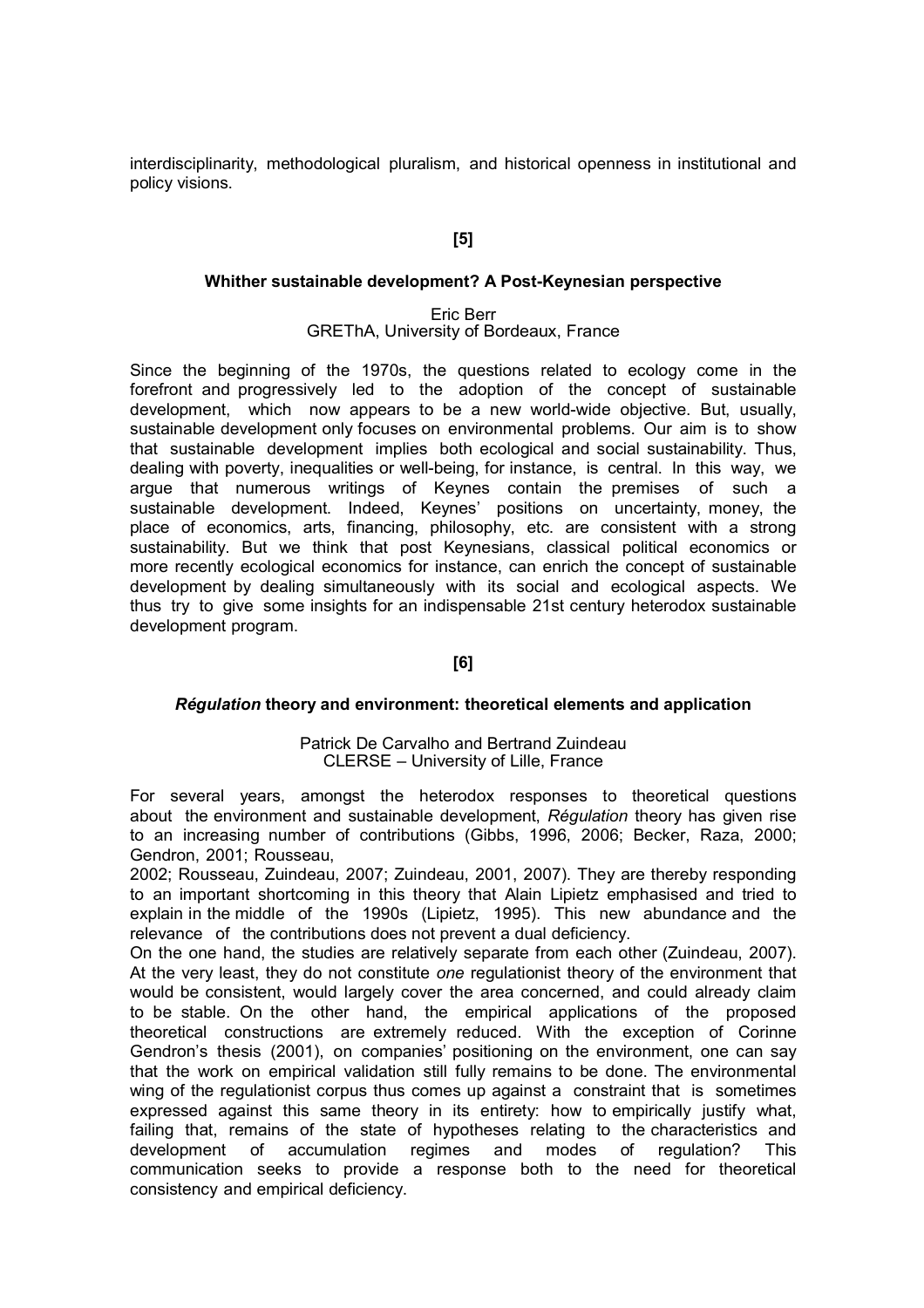At the theoretical level (1st part of the communication), by basing ourselves on the article by Zuindeau (2007), we will put forward the theory according to which there is an economic relation to the environment, which varies depending on the general socioeconomic context. More precisely, this relation to the environment is assumed to articulate three forms: one form called « transhistorical », one general capitalist form and a specific capitalist form, which varies depending on the modes of régulation and the accumulation regimes. We will look in particular at the characteristics of the general capitalist form and the characteristics of the specific capitalist form. In this regard, we will try to see how the specific relation varies, depending on the Fordist mode of development and the post-Fordist forms of growth.

The theoretical study will be expanded by an application of an empirical nature (2nd section). More precisely, there will be an analysis and an attempt to categorise environmental profiles and the countries of the OECD in terms of environmental policies. The study will be regulationist-inspired insofar as it intends to rely on several references to this theory that relate to the varied forms of capitalism (Boyer, 2002; Amable, 2003). In these contributions, several families of capitalism have been identified on the basis of characteristics that make sense of the regulationist viewpoint, notably in that they describe the "institutional forms" that the authors of this School resort to: wage-labour nexus, forms of competition, nature of the state…

In our case, it is the national forms of the "relation to the environment", mentioned above that will be described and that will help in developing a typology. To do this we will use factorial analysis and cluster analysis. The data used are those provided by the OECD as part of the environmental compendia (in particular, in our application, the 2004 compendium which was published in 2006). The categories of countries obtained through cluster analyses will then be compared with those that the regulationist authors, in particular Bruno Amable in his book, The Diversity of Modern Capitalism (2003), propose on the basis of their own empirical work.

The challenge inherent in our application is to see if the national positioning in terms of environmental impact and environmental policies is or is not close to the grouping applied to broader socioeconomic categorisations. In other words, and interrogatively, does the manner in which economies are structured and how they organise their regulation affect their way of understanding their environment and managing their environmental policies? Assuming that the practice of categorisation that is applied contributes towards confirming a positive response to this question, this means that the economic relation to the environment would demonstrate a form of dependency on the factors that more generally structure the regime of accumulation and the mode of regulation.

References cited:

Amable, B., 2003, The Diversity of Modern Capitalism, Oxford University Press, Oxford. Becker J., Raza W. G., 2000, "Theory of regulation and political ecology: an inevitable separation?", Économies et Sociétés, Série "Théorie de la regulation", 11, p. 55-70. Boyer R., 2002, "Variété du capitalisme et théorie de la régulation", L'Année de la Régulation, 6, p. 125-194. Gendron C., 2001, Éthique et Développement Économique: le Discours des Dirigeants sur l'Environnement, Thèse de doctorat, Université du Québec, Montréal, edited in 2006, Le Développement durable comme compromis – La modernisation écologique de

l'économie à l'ère de la mondialisation, Presses de l'Université du Québec, Québec.

Gibbs D., 1996, "Integrating sustainable development and economic restructuring: a role for regulation theory", Geoforum, 27, p.1-10.

Gibbs D., 2006, "Prospects for an environmental economic geography: linking ecological modernisation and regulationist approaches", Economic Geography, 82, p. 193-215.

Lipietz A., 1995, "Écologie politique régulationniste ou économie de l'environnement ?", in R. Boyer, Y. Saillard (éd.), Théorie de la Régulation : l'état des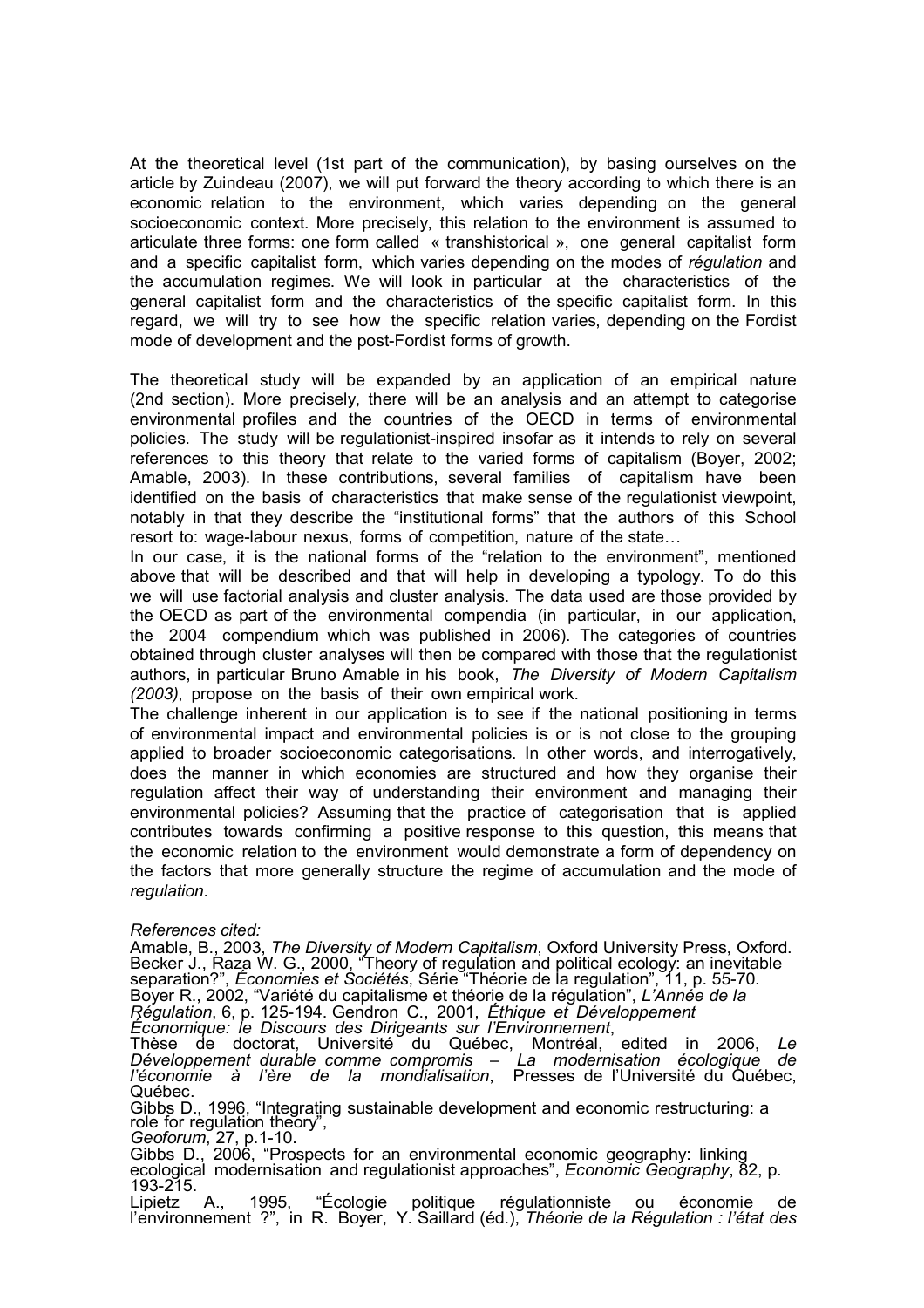savoirs, La Découverte, collection « Recherches », Paris.

OCDE, 2006, Données OCDE sur l'environnement: Compendium 2004, 2005 (2), avril, éditeur OCDE.

Rousseau S., 2002, Économie et environnement: une analyse régulationniste de la rente environnementale, Thèse de doctorat en sciences économiques, Université de Lille 1.

Rousseau S., Zuindeau B., 2007, "Théorie de la régulation et développement durable", La Revue de la

Régulation, n°1, Varia, mis en ligne le 15 mai, http://regulation.revues.org/document1298.html. Zuindeau B., 2001, "L'analyse des externalités environnementales : éléments pour un programme de recherche régulationniste", Géographie, économie, société, 3, p. 71-92. Zuindeau B., 2007, "Regulation School and environment: theoretical proposals and avenues of research", Ecological Economics, 62 (2), p. 281-290.

### Session 3. Values, Institutions and Environment I

## [7]

#### An inquiry on power and ecological economics

Bengi Akbulut (a) and Ceren Ilkay Soylu (b) (a) University of Massachusetts Amherst – USA, (b) University of Siena, Italy

To the extent that ecological sustainability is defined with reference to (re)embedding the economy (back) into society and nature (along the Polanyian line), one has to recognize the utmost necessity of democratising the use of natural resources. Participatory mechanisms over the management of natural resources that have been implemented in many parts of the world—at local as well as regional levels are, in principle, the right step towards democratising the use of natural resources. However, the outcomes of such mechanisms often fall short of expectations. On paper these programs seem fully democratic, yet their operationalization remains problematic due to a varying degree of lack of consideration of prevailing power structures. The power relations among local/regional actors and/or the general power structure (the aspect of gender being an example) are likely to lead to the marginalization of interests of some and, thus, challenge an effective participation of all stakeholders, whichmay bring about unintended, unanticipated

and undemocratic consequences that, more often than not, further the interests of those who were already powerful. More particularly, the fact that the less powerful group is not excluded from discussions—however an important step in itself—may not render the process democratic for two reasons: first, the feasible set of policies may be formulated and set out by those that are in favour of the powerful group, and second, there is always the possibility that the powerful group may impose a strict dominance over the less powerful group. Departing from this observation, it will be argued that the issue of power must be positioned at the centre of any analysis on the use of natural resources, both at theoretical and policy levels. This necessitates incorporating the issue of power into the economics discipline in general and the ecological economics in particular. While power is considered to some extent both in economics and ecological economics, existing theories, by and large, fall short of providing a structural and dynamic analysis at the social level. At this background, the paper will first critically review existing theories of power in economics and ecological economics. Then, it will argue that power should be understood as a process, as an aspect of the dynamic social structure. Therefore, even though power may be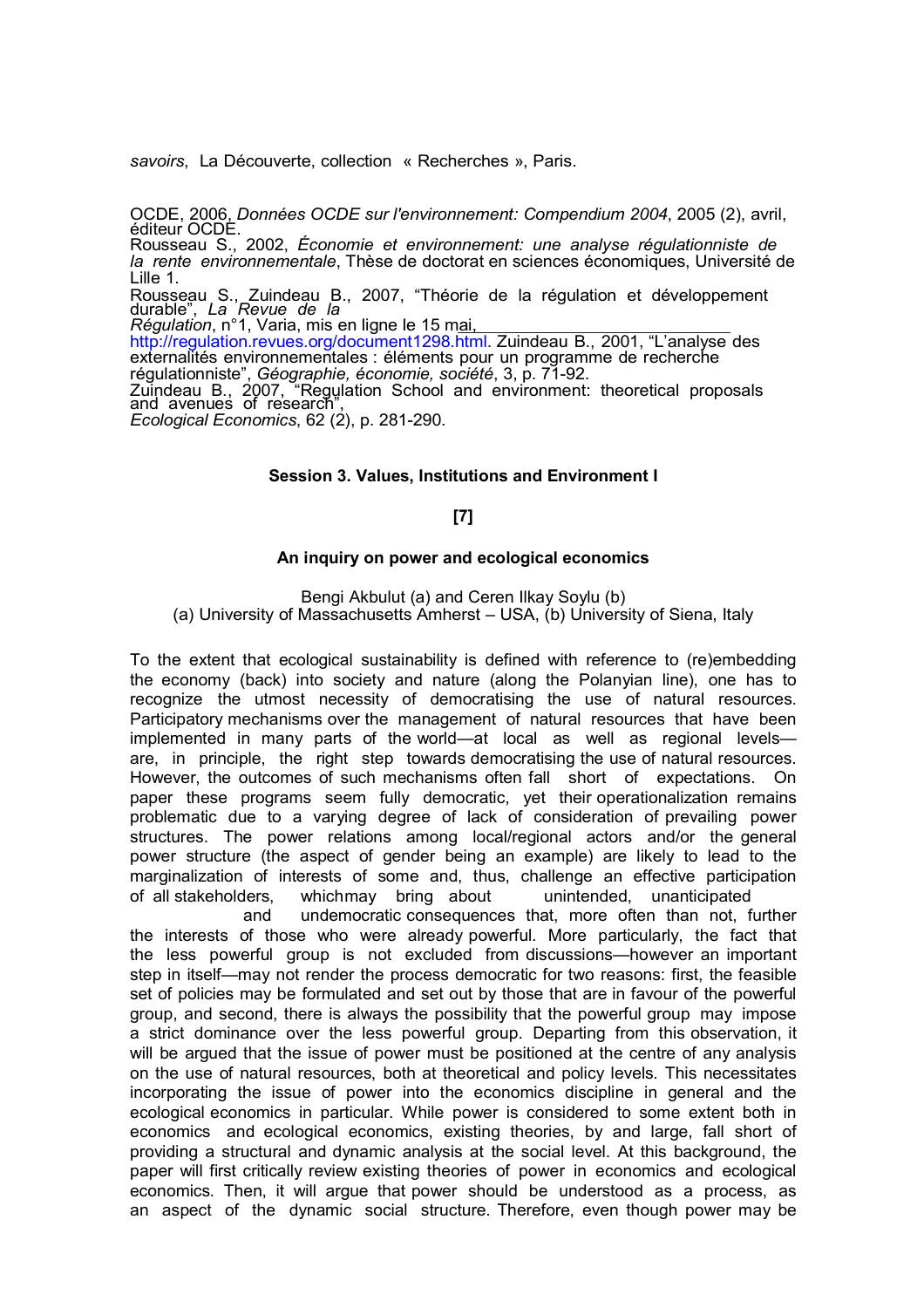observable at the empirical level, it is irreducible to it, and power can be understood through the analysis of the ways in which it is institutionalised in the economic, social and political aspects of societies rather than as a characteristic of

different atomistically-defined, isolated individuals. Such a framework is important especially for ecological economics where it is by no means possible to ignore the social context.

# [8]

## Are we ready to understand individuals and organizations as political actors?

#### Peter Söderbaum Mälarden University – Sweden

Some of us heterodox economists are active in the field of ecological economics focusing on the importance of natural resources and ecosystem services. Problems are then often connected with unsustainable trends related to the environment. In attempts to understand environmental and natural resource degradation, problems may, however, be sought in many directions. Exclusive reliance on positivism as a theory of science or on neoclassical economics as a paradigm is among the potential areas for identification of problems. The mainstream ideology in a society, for instance Neo-liberalism focusing on economic growth and with a special idea of efficiency is similarly another possible part of the problems faced. A total complex of problems may also include the objectives and preferences of actors, such as firms and consumers, as well as observed production and consumption patterns.

As part of this broader view, our models of individuals and organizations as actors in society appear to be essential. While not excluding other possibilities, I will discuss the pros and cons of a model of the individual as Political Economic Person and of the organization as Political Economic Organization. Scholars educated in the positivistic tradition will only reluctantly recognize the political aspect of our behaviour and the behaviour of our fellow human beings. Still I believe it to be a necessary first step. Economics whether mainstream or heterodox is  $-$  and has always been  $-$  political economics.

# [9]

# The ontology of environmental values: the contribution of historical institutionalism to (Socio-) Ecological Economics

#### Ali Douai and Matthieu Montalban GREThA, University of Bordeaux – France

This paper proposes ontological and conceptual foundations to the recent institutionalist inclination of "socio-ecological economists" like A. Vatn and P. Söderbaum developed against monetary reductionism and the commodificative institutional perspective praised by ERE with regard to environmental values. The case for an historical institutionalist approach of human-nature relationship is argued with, to the fore, the idea that all human-nature relationships always refer, firstly and decisively, to relationships between humans themselves. A double anchoring in the Marxian and Commons' thoughts, which is specific to an historical approach of institutions and particularly to the Regulation theory, is developed in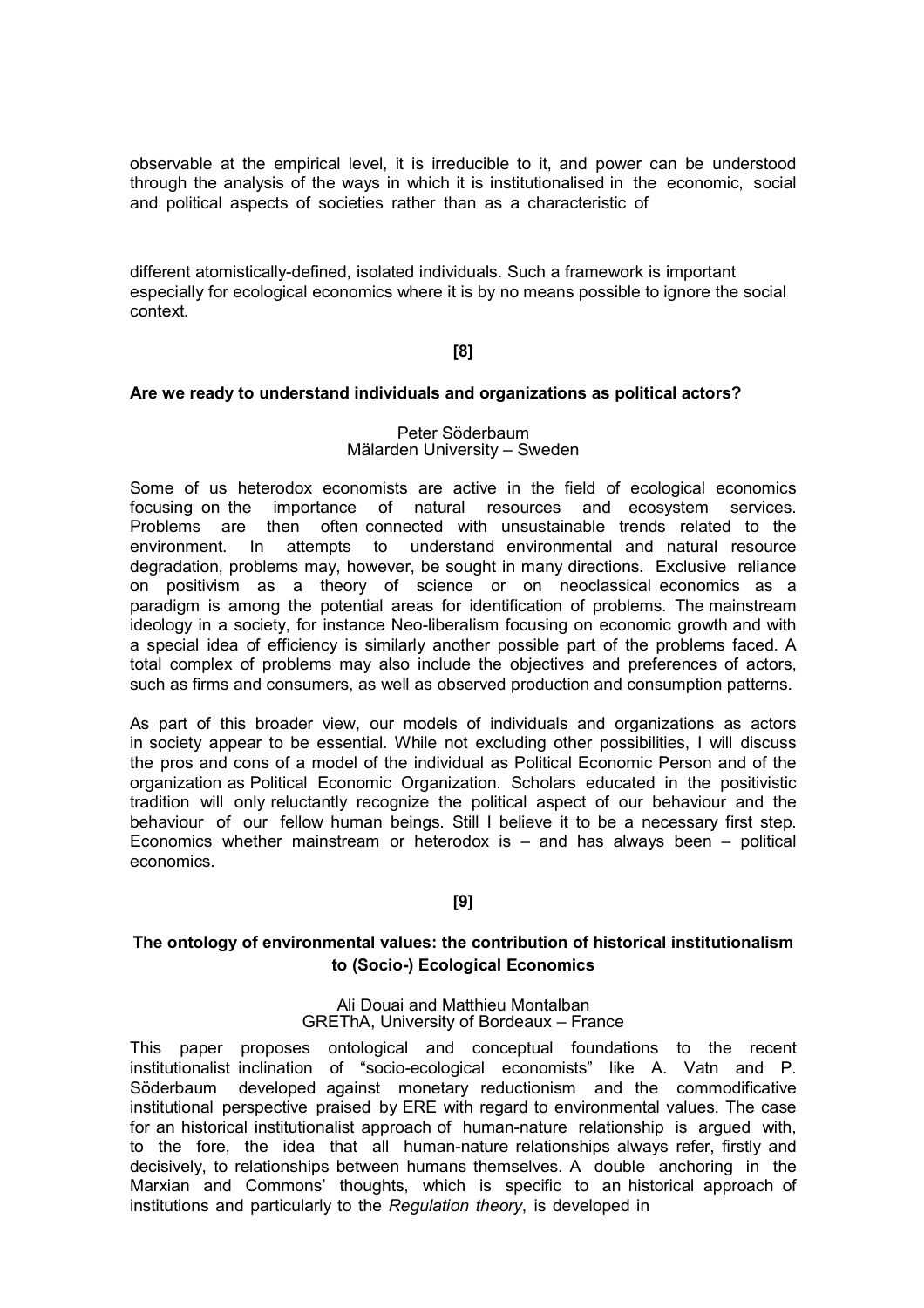order to support the following principles:

Cost-Benefit Analysis praised by ERE to integrate environmental human values within decision-making process is interpreted as the projection of a specific instituted relationship between humans themselves which starts with the establishment of *property rights –* which for historical institutionalism are political constructions – and finishes with the realisation of the economic value in the *monev* form (an institutional form which has specific roles within capitalism).

Mainstream approach of environmental values can be seen as the ideological superstructure that supports the growing commodification of Nature.

Ecological resources which are not privatively appropriated and which stand outside the sphere of socialised work have no intrinsic economic value. The neoclassical quest for an "economic value" of Nature constitutes an analytical mistake that results from the a-historical and a-social attributes of its epistemology, reflecting a real

"commodity fetichism".

As Vatn and Söderbaum have argued, multiple modes of human valorisation of nature exist which are irreducible to any monetary value. These modes can be integrated in the following frame: (1) the dualist model of the human actor praised by most ecological economists and by Söderbaum is rejected. A reappraisal of the notion of interest as a social construction is necessary in order to produce a coherent institutional view of human motives. (2) This view is necessary in order to emphasize the social and political character of the human valuation of things and conditions.

The conflict is inherent to human-nature relationship. Any formal institutional form for decision-making would never overcome it as such. Beyond this normative quest, an institutionalist approach would first concentrate its effort to produce a denaturalised picture of the "game" – values, powers, etc. – so that the relevant actors that should be supported with regard to the desired outcome would be identified.

This work supports a research program dealing with the influence of modes of regulation and regimes of accumulation on sustainability (Zuindeau, 2007), therefore emphasising the need for a holistic and historic approach of the economy-environment relationship.

## Session 4. Values, Institutions and Environment II

## [10]

#### Debated universes and environmental conventions

Valérie Boisvert (a), Franck-Dominique Vivien (b) (a) IRD – University of Orléans, (b) University of Reims – France

The purpose of this paper is to describe and define from a theoretical viewpoint the specific kind of conventionalist approach that we have adopted to account for biodiversity. [Boisvert, Vivien, 2005]. This approach rests on the notion of "debated universe" to characterize situations in which scientific controversies, radical uncertainty, irreversibility, conflicting interests and long-term stakes prevent the definition of optimal solutions.

We shall develop three main questions. As a first step, we will show the stand of this"debated universe" approach within the theory of conventions. Indeed, the environmental conventions do not appear either among the various types of conventions listed by Batifoulier et al. 12001:16] or in the collection of papers edited by<br>Eymard-Duvernay [2006] . Furthermore, some of the distinctive features that these authors define as characteristics of a convention do not apply to our research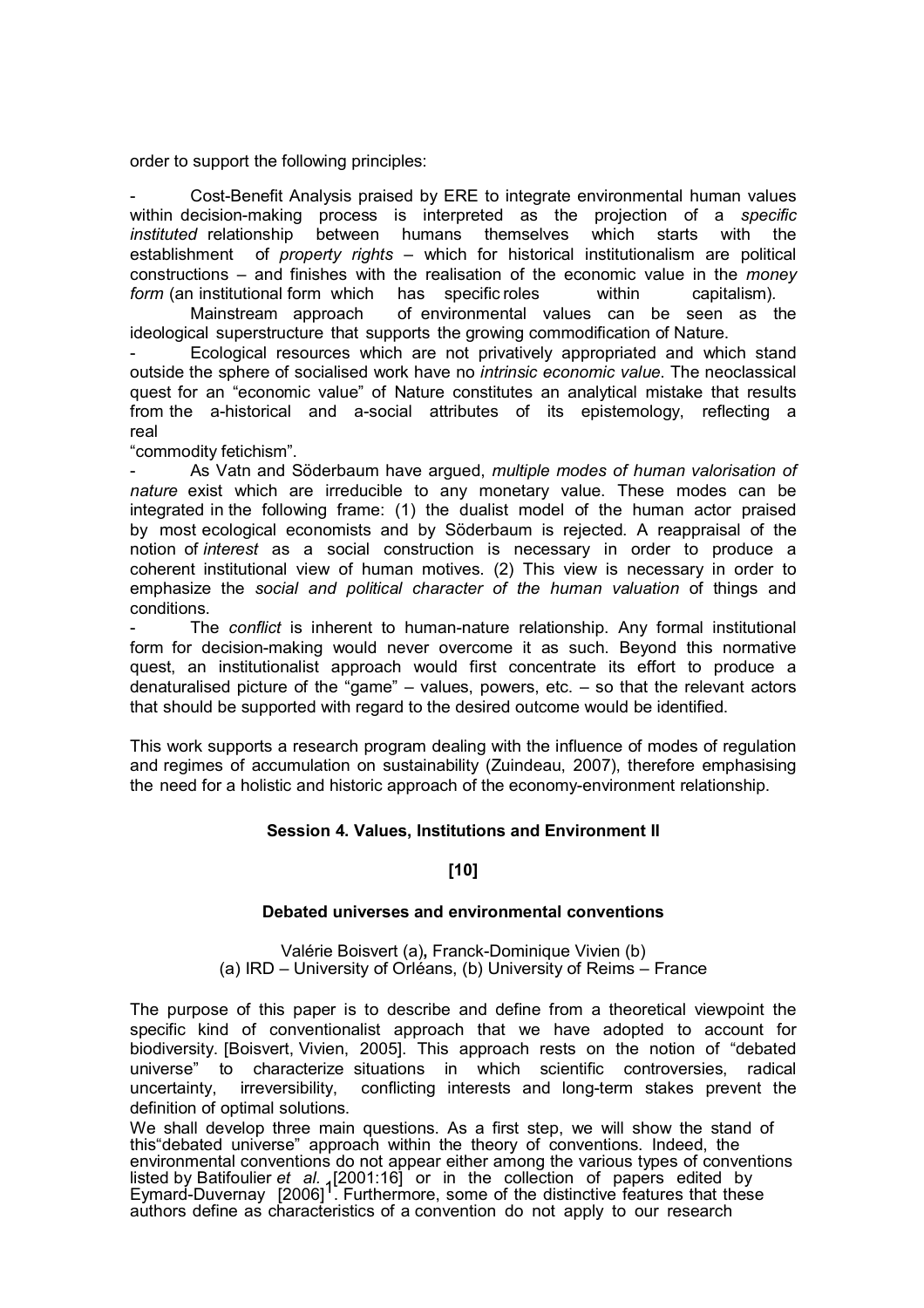objects. As a second step, we will compare our approach which is inspired by historical institutionalism to the one followed by the regulation theory. We will report and comment the debate and argument between the theory of conventions and the theory of regulation [Favereau, 1995] and examine to what extent the theory of conventions can be considered as a "great leap backward", as Lipietz [1995] has styled it.

Finally, we will characterize the position of our approach within the present trends of ecological economics.

## **References**

Batifoulier Ph. (dir.) [2001] Théorie des conventions, Paris, Economica.

Baron C., Isla A. [2006] « Marchandisation de l'eau et conventions d'accessibilité à la ressource. Le cas des métropoles d'Afrique sub-saharienne », Eymard-Duvernay F. (dir.)

[2006] L'économie des conventions. Méthodes et résultats - vol. 2 : Développements, Paris, La Découverte, pp. 369-383.

Boisvert V., Vivien F.-D. [2005] « The Convention on biological diversity: A

conventionalist approach », Ecological Economics, 53, pp. 461-472.

Eymard-Duvernay F. (dir.) [2006] L'économie des conventions. Méthodes et résultats (2 vol.), Paris, La Découverte.

Favereau O. [1995] « Conventions et régulation », in R. Boyer et Y. Saillard (dir.) ;

Théorie de la régulation. L'état des savoirs, Paris, La Découverte, pp. 511-520.

Jolivet P. [2006] « Définir une rationalité ancrée. L'exemple de la sensibilité écologique des consommateurs », in Eymard-Duvernay F. (dir.) [2006] L'économie des conventions. Méthodes et résultats - vol. 2 : Développements, Paris, La Découverte, pp. 75-89.

Lipietz A. [1995] « De la régulation aux conventions : Le grand bon en arrière ? », **Actuel** 

Marx, « Théorie de la régulation, théorie des conventions », n°17, pp. 39-48.

# [11]

# Environmental conventions: the case of agriculture

## Clarisse Cazals GREThA, University of Bordeaux – France

The Economics of conventions is a French theoretical movement. It is developed at boundaries of economics and sociology (Chavance, 2007), so it has contributed to a socio- economy approach by focusing on the different modes of coordination in the economy by stressing upon the rules.

Godard (1993) has introduced the concept of "environmental convention" to account for the different references that allow for a collective decision process in the context of "debated universe". The word "convention" is used in the sense given in French literature (Dupuy et al,. 1989; Orléan, 1994; Eymard-Duvernay et al., 2006). This term is specified by Salais

(1989) as "a system of reciprocal expectations on skills and behaviours, conceived as self

<sup>&</sup>lt;sup>1</sup> Some chapters, for instance Jolivet [2006] and Baron and Isla [2006], incidentally refer to sustainable development, but they are in the parts of the book devoted to conventions of quality and developing economies. Moreover they are both using the rhetoric of justification developed by Boltanski and Thévenot, which is not our point of view.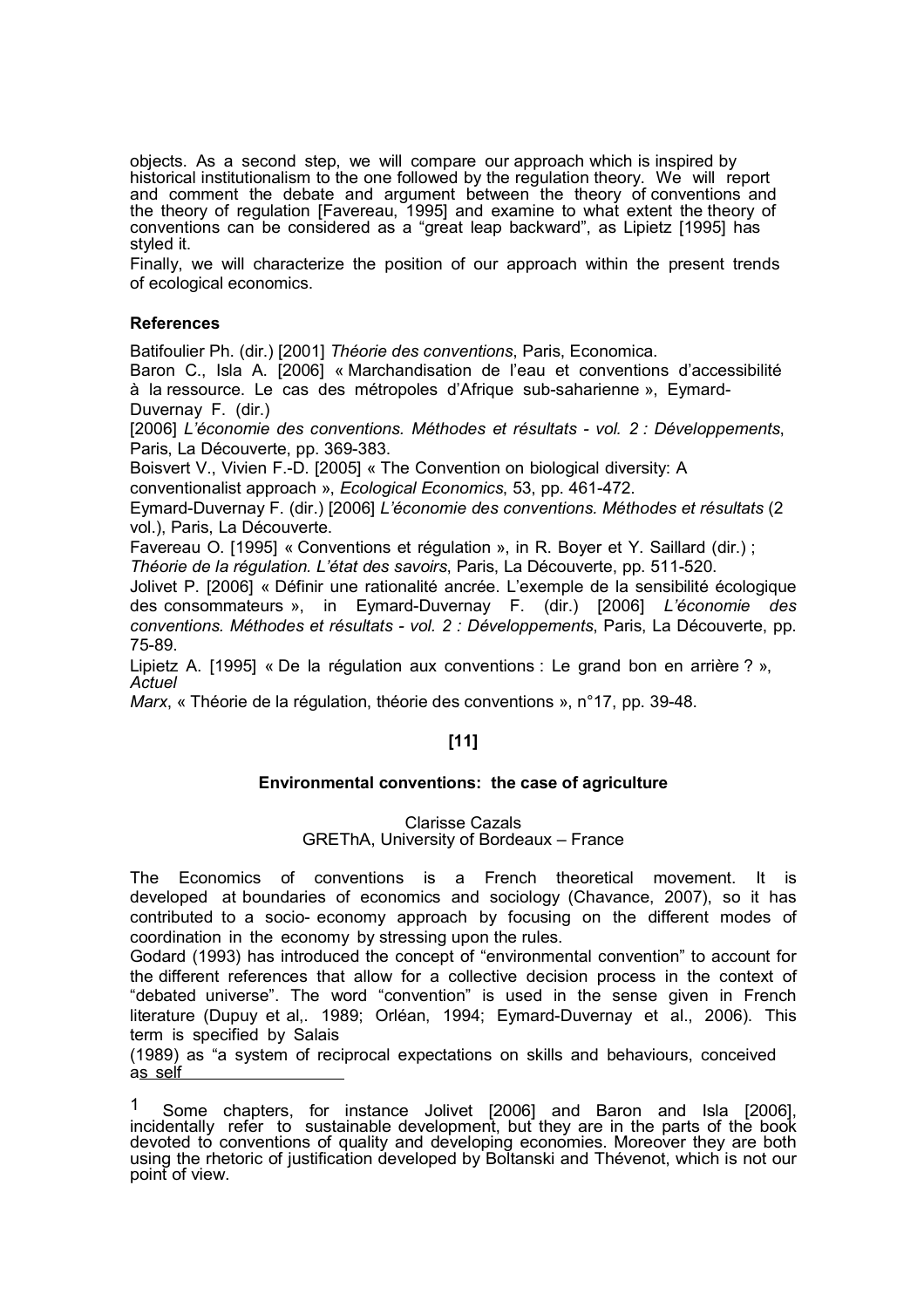evident and to go from oneself". An environmental convention focuses on the aspects of the issue that have to be considered as relevant and possible. This economic analysis is based on the acceptability criteria rather than on the optimization one.

This paper aims at presenting a conventionalist analysis of environmental issues especially in agriculture. What are the common references that characterize environmental conventions in this sector?

The communication will be divided in three sections. Firstly we will set out the analysis of rules according to a conventionalist approach and its relevance to study environmental issues. Secondly, we will use the concept of "worlds of production" as world of conventions which has been elaborated by Salais and Storper (1993). Then, we consider that each "environmental convention" organizes a possible world of production protecting of the environment where producers and consumers agree on the definition of the environmental quality of products

(Cazals, 2006). What are the boundaries of each possible world of production environmental protector? This approach, which gives its entire place in the sense that actors give to their practices and the diversity of institutions they can mobilize, contributes to the development of a broader institutional economics of environmental issues (Ropke, 2005; Soderbaum, 2007). Thirdly we will briefly explain how it is possible to demarcate the real world of production protecting of the environment to which the producers belong.

# **References**

CAZALS C., (2006), Analyse conventionnaliste des démarches environnementales volontaires. L'exemple de la viticulture et de l'arboriculture fruitière, Thèse de Doctorat ès Sciences Economiques, Université Montesquieu-Bordeaux IV, 347 p.

CHAVANCE B., 2007, L'économie institutionnelle, La Découverte, collection « Repères », Paris.

DUPUY J.P., EYMARD-DUVERNAY F., FAVEREAU O., ORLEAN A., SALAIS R., THÉVENOT L., 1989, "L'économie des conventions", Revue économique, vol. 40, n°2, mars. EYMARD-DUVERNAY F., 2006, L'économie des conventions méthodes et résultats, tome1 et 2, La Découverte, collection « Recherches », Paris.

ORLEAN A. (dir.), 1994, Analyse économique des conventions, PUF, Paris.

GODARD O., 1993, "Stratégies industrielles et convention de l'environnement : de l'univers stabilisé aux univers controversés", Actes du colloque: Economie, environnement 15 et 16 février 1993, INSEE.

ROPKE I., 2005, "Trends in the development of ecological economics from the late 1980s to the early 2000s", Ecological Economics, vol. 55, 262-290.

SALAIS R., 1989, "L'analyse économique des conventions du travail", Revue Économique, vol.40, n°2, 199-220.

SALAIS R., STORPER M., 1993, Les mondes de production. Enquête sur l'identité économique de la France, Editions EHESS, Paris.

SODERBAUM P., 2007, "Issues of paradigm, ideology and democracy in sustainability assessment", Ecological Economics, vol. 60, 613-627.

# [12]

# Defining environmental sustainability of a production process in agriculture: is the fundflow model of Georgescu-Roegen relevant?

Sylvie Ferrari (a) and Kozo Mayumi (b)

(a) GREThA, University of Bordeaux – France, (b) University of Tokushima – Japan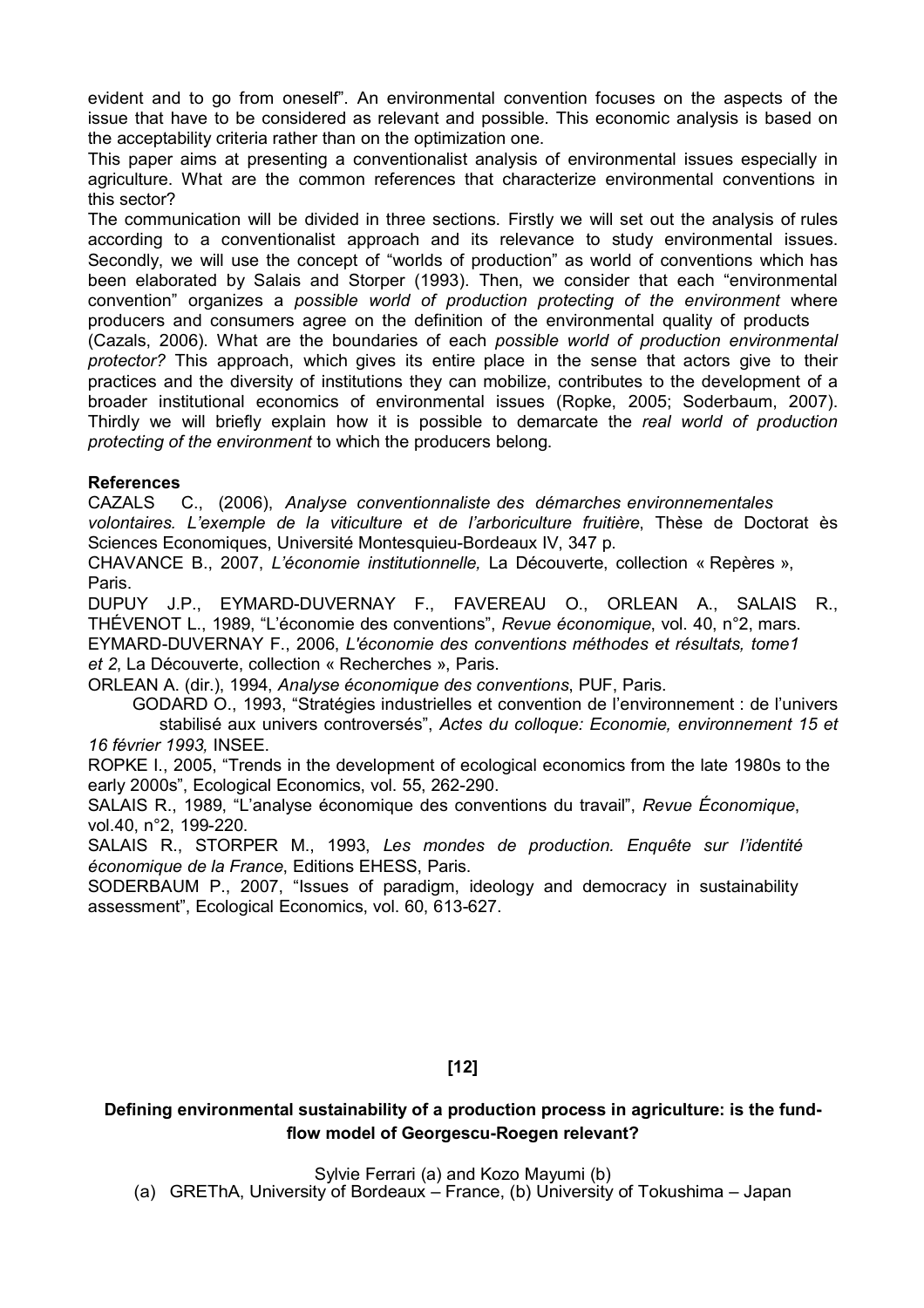This paper deals with the environmental sustainability issue of the agricultural process by putting special emphasis on non commodity outputs (public good and waste) as joint products.

We propose a methodological approach based on an analysis of the agricultural production process from a physical viewpoint, which is related to the Georgescu-Roegen's analytical tool: the fund-flow model. Particularly, the second law of thermodynamics involves defining the condition of joint production in relation with the quality of all the output-flows (outflows) produced by the agricultural production process. In this context, the environmental sustainability of the production process depends upon the quality of all its flow components during a period of time. Environmental sustainability is thus measured through the qualitative change of the production process, i.e. through the waste production and lead to an efficiency approach of the process. Bringing together thermodynamics, the fund-flow approach and joint production of commodities and non-commodities in order to assess the environmental sustainability of agricultural processes is the corner stone of our work.

# Session 5. From the environmental-social interface to social sustainability I

# [13]

# The social construction of normal standards in consumption

## Inge Røpke Technical University of Denmark

The environmental impacts of consumption are often considered in relation to selected symbolic actions where consumers choose between more or less environmentally friendly options. However, a large part of the environmental impacts are related to consumption which is seldom considered from an environmental perspective, such as the general increase in standards and the changing consumption patterns related to changes in everyday life. Growing consumption codevelops with long-term changes of daily life and, gradually, new expectations emerge with regard to what is taken to be the normal standard that most people in society can expect to achieve.

One of the fastest growing fields of consumption is the use of information and communication technologies (ICT). New consumption patterns emerge and new standards are set with regard to both stationary and mobile equipment necessary for leading a "normal life". The intention with this paper is develop a theoretical framework for studying the social construction of new normal standards. The framework is intended to be applicable to the study of the present processes related to ICT in everyday life, and illustrations from this process will be included.

The framework is inspired by studies of historical changes of consumption patterns such as the emergence of the car society (Sachs) and the modern household coevolving with technologies applying the small electromotor (Cowan). The approach emphasizes the coevolution of production and consumption, and the interplay between the new technologies and the social, economic and cultural institutions into which they become embedded (Fine and Leopold, Princen et al., Norgaard, Schor, Harvey et al., Randles). The approach also draws on the increasing focus on practice in consumer studies, emphasizing that consumer goods are adjuncts to social practices – and that practices rather than goods make sense to consumers (Warde, Shove, Pantzar, Spargaaren). Not all these strands of socio-economic research are motivated by environmental concerns, but they can inform environmental studies.

Socio-economic and institutional perspectives are relatively strong in environmental studies when it comes to the management of natural resources, valuation, and to some extent, instruments (Vatn, Andersen and Sprenger), and these studies have resulted in more general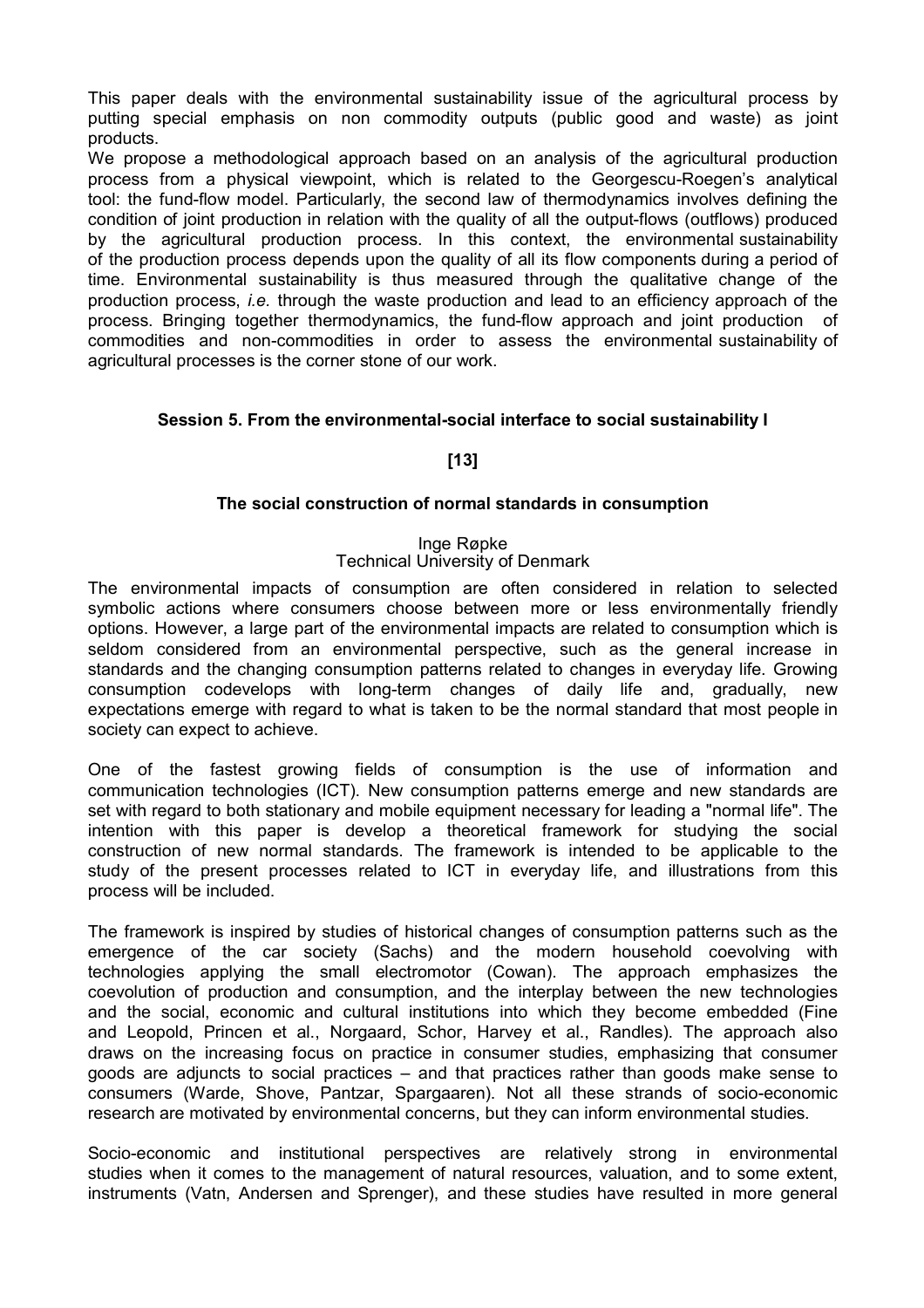observations and conceptualizations. The case study in this paper is intended to contribute to the elaboration of such perspectives in relation to environmental consumption studies and to consider possibilities for generalizations regarding core institutions and settings that are decisive for the present construction of new consumption patterns. It is discussed whether and how such knowledge can be transformed into ideas for developing more sustainable consumption patterns, and what forms of institutional change would be needed to encourage degrowth in consumption rather than ever increasing standards.

# [14]

## Global warming and high consumption: Habits, needs and social values

## Martha A. Starr American University, Washington DC

A critical part of stemming global warming is reducing carbon emissions associated with typical high-consumption lifestyles in advanced-industrial countries. While there is much debate about how best to achieve this, it is clear that curbing growth in consumption levels is important for stopping climate change. Understanding how this might be done is hindered by the traditional representation of the consumer, which prioritizes individual satisfactions from having things, while bracketing the social processes that shape perceptions of what constitutes a materially good life.

This paper examines questions of high consumption, habits, needs and social values, aiming to develop a conceptualization of consumption dynamics that takes into consideration the social nature of consumption. I first review the literature that 'socializes' views of consumption by incorporating issues of relative status (Veblen, Duesenberry, Frank) and/or the social constitution of needs (Veblen, Kyrk, Peixotto, Hoyt). I argue that, as much as these views capture elements of consumption dynamics that are missing from the standard representation of the consumer, they suffer from problems of essentializing properties of consumption that have only weak roots in fundamental characteristics of human psychology, and rather reflect socio-cultural mechanisms that have arisen in such societies to articulate aggregate demand and supply. The paper goes on to lay out an understanding of consumption wherein these social dimensions of consumption arise endogenously, with businesses' quests for moments of abnormal profits producing a constant updating of 'drives to buy' and regular percolations of new consumption norms through society. It is argued that the social and economic mechanisms that sustain this process are 'adaptive', in the sense that they facilitate some clear social goods: sustained growth of employment and widespread material security. However, as with any adaptation to a given ecological niche, there is no assurance against its eventual decline in adaptive value. The paper ends by discussing implications for strategies to shift consumption growth onto more sustainable trajectories.

# [15]

# The environmental impacts of changing consumption patterns: evidence from Turkey

Begüm Özkaynak, Fikret Adaman, Ünal Zenginobuz Boğaziçi University, Department of Economics, Turkey

## Abstract

Despite hopes for the 'dematerialisation' of the economy in absolute terms, economic growth, with the present technologies in production, transportation and building construction and social 'lock-in' in consumption habits and urban settlement patterns, still lead to growth in material and energy flows (at least in developing countries, and in many western industrialised countries), and hence to increased environmental burden on the region's and/or world's ecosystem (EUROSTAT, 2002; Haberl et al., 2004). Turkey, as a country with a growing population and a growing economy, will also find it difficult to avoid moving towards the use of higher levels of direct material and energy inputs.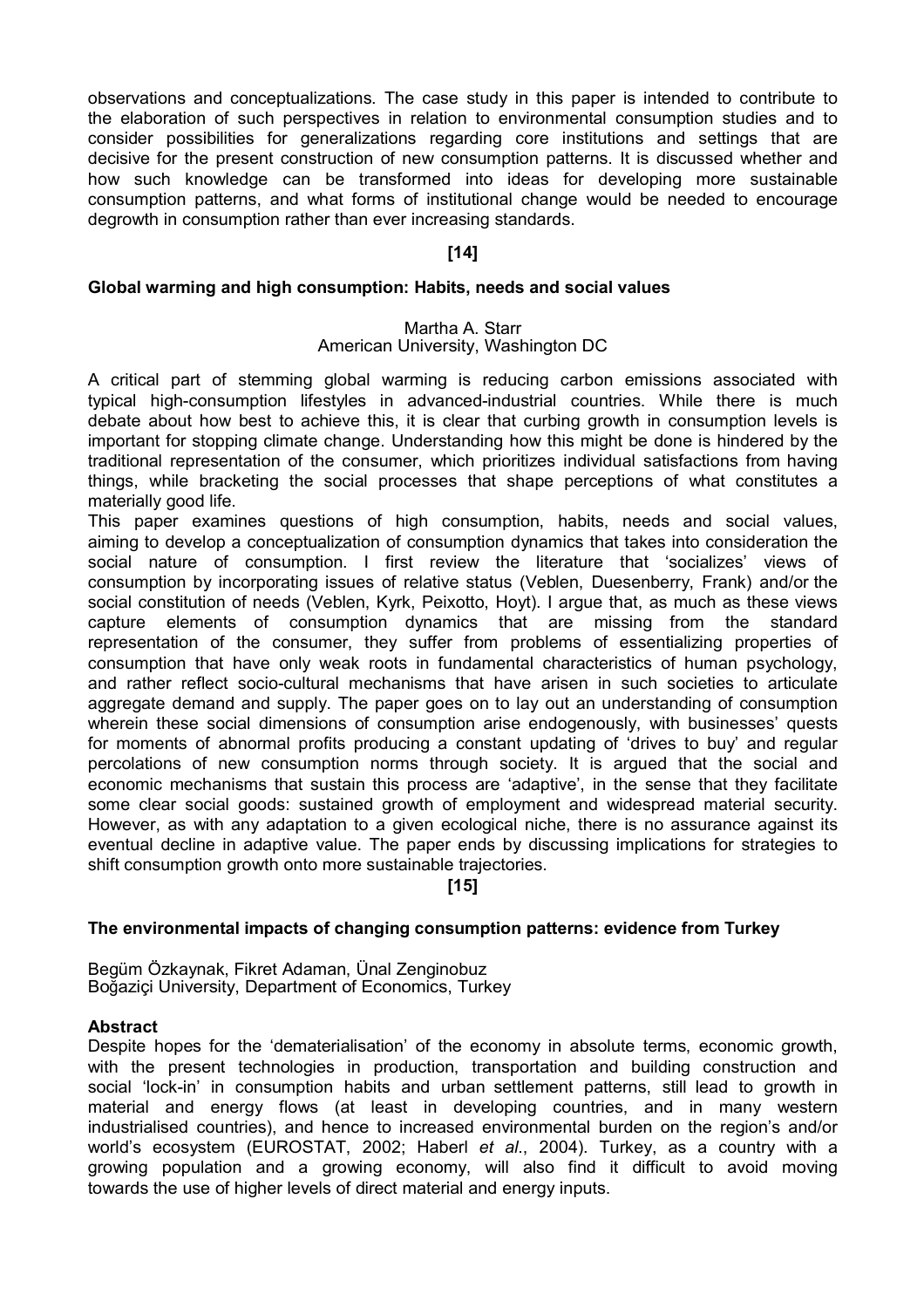Based on a project conducted at the metropolitan city of Istanbul—a city of 12 million with different socio-economic profiles—the paper aims at understanding the extent of environmental pressures of household consumption. The environmental profile of the households (in terms of material and energy use) is calculated by using consumer expenditure surveys, information from the national accounting tables (with environmental accounts) and a quantitative survey administered to a total of 1200 households representative of the urban population of the city. Survey research is also used to understand the factors conditioning the consumption patterns of individuals (e.g. demographic and socio-economic factors, attitudes, values, environmental knowledge, institutional framework, city infrastructure and service availability).

It is hoped that the outcomes of the project will give us insight about what has to be done to promote more sustainable consumption patterns. Better solutions would surely require different types of regulatory forces at the local, national and international levels that privilege environmental sustainability as a policy outcome.

Haberl, H., M. Fischer-Kowalski, F. Krausmann, H. Weisz and V. Winiwarter (2004). "Progress Towards Sustainability? What the Conceptual Framework of Material and Energy Flow Accounting (MEFA) Can Offer", Lánd Use Policy, 12

(3): 199-213. EUROSTAT (2002). Material Use in the European Union 1980–2000: Indicators and Analysis. Luxembourg: Office for Official Publications of the European Communities.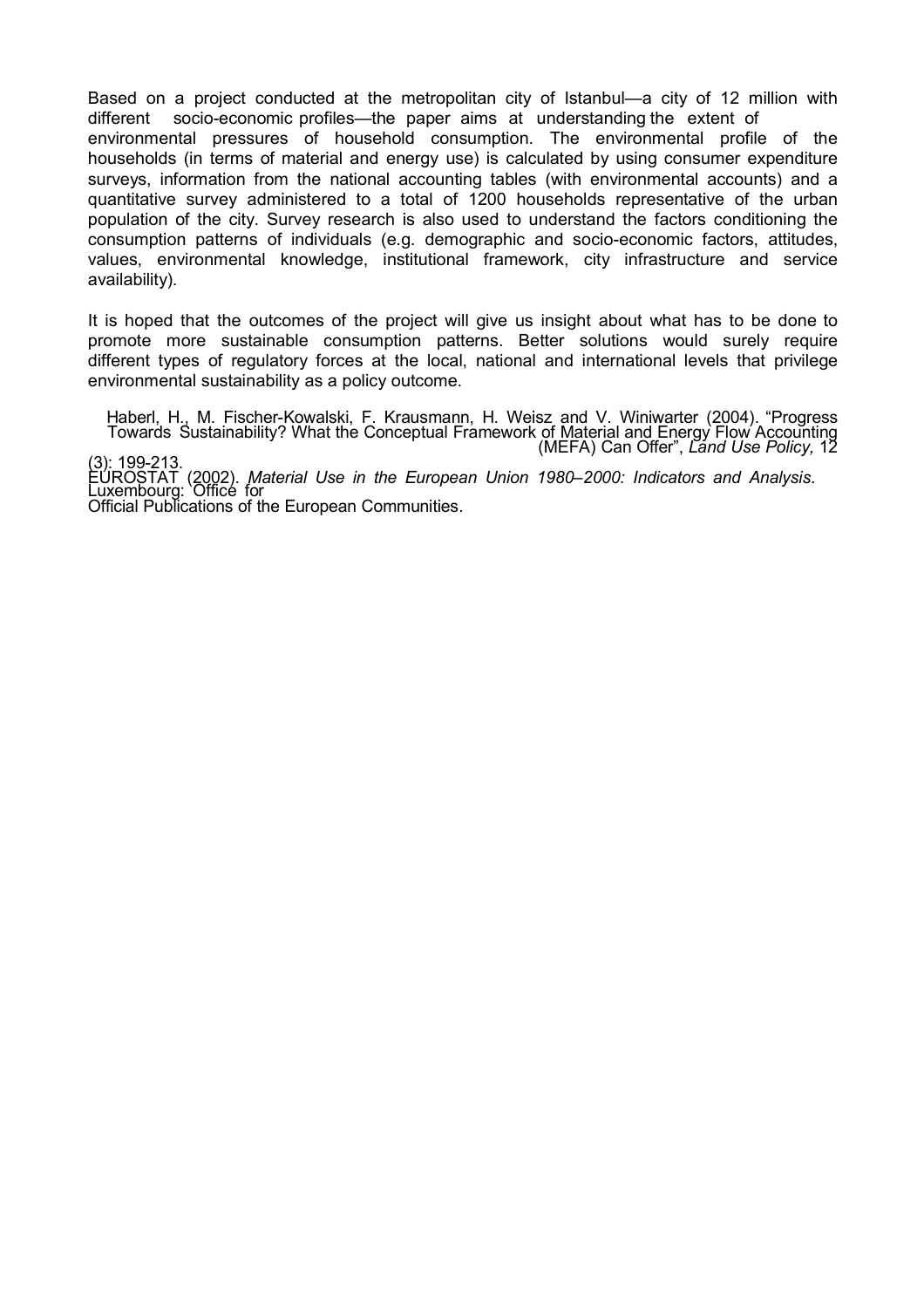Session 6. From the environmental-social interface to social sustainability II

# [16]

# Growth Dynamics, Social Inequalities and Environmental Quality: An Empirical Analysis applied to Developing and Transition Countries

### Matthieu Clément and André Meunié GREThA, University of Bordeaux – France

Since the beginning of the 1990s, the environmental consequences of wealth accumulation are the subject of a polemic around the concept of *Environmental Kuznets Curve* (EKC) favoured by mainstream approach. The EKC is a hypothesized negative relationship between various indicators of environmental degradation and income per capita. In the early stages of economic development pollution increases, but beyond some level of income, the trend reverses itself, so that at high-income levels, economic growth leads to environmental improvement. This implies an inverted U-shape relation between pollution and per capita income. Even if the EKC is essentially an empirical phenomenon, most of the econometrical literature remains weak. More particularly, these empirical studies suffer from serious potential omitted-variable bias. The objective of this article is to deal with the impact of social inequalities on pollution as a way to overcome this bias. We argue that income dispersion would have a larger effect on pollution than income level.

From a theoretical point of view, a decrease in inequality has an undetermined effect on environment. On the one hand, a more equitable income distribution increases the consumption of goods of poor people which enlarge society's environmental footprint. On the other hand, decreasing inequalities may ensure to the poorest a better representation (at the political level) of their interest to the respect of environment (Boyce, 2003; Martinez Alier, 2003). Moreover, it may guide their choice towards goods which are less harmful to environment.

On that base, we propose an econometrical analysis using panel data for 83 developing and transition countries during the period 1988-2003. We examine the effect of income inequalities on local pollutions (sulphur dioxide emissions and organic water pollution) by integrating the Gini index in the formulation of EKC. Two effects may be tested: (i) a direct effect of inequalities on pollution as proposed by Boyce (1994), Scruggs (1994) or Torras & Boyce (1998); (ii) an indirect effect by which the degree of inequality influences pollution by its action on political freedoms. The rationale for this second effect is that a high degree of inequality generates a concentration of powers within dominant groups and then reduces the importance attached to environmental preoccupations. In order to test this indirect effect, we proxy political situation by the Freedom House political rights index and we use instrumental variables techniques with panel data.

# References:

Boyce, J.K. 1994, "Inequality as a Cause of Environmental Degradation", Ecological Economics, vol. 11, pp. 169-178.

Boyce, J.K. 2003, "Inequality and Environment Protection", Political Economy Research Institute Working Paper, n° 52.

Boyce, J.K. 2007, "Is Inequality Bad for the Environment?", Political Economy Research Institute Working Paper, n° 135.

Gates, S., Gleditsch, N.P., Neumayer, E. 2002, Environmental Commitment, Democracy and Inequality, Background Paper for World Development Report 2003, World Bank.

He, J., Makdissi, P., Wodon, Q. 2007, "Corruption, Inequality and Environmental Regulation", Cahiers de Recherche de l'Université de Sherbrooke, n° 07-13, Université de Sherbrooke.

Martinez-Alier, J. 2003, The Environmentalism of the Poor: a Study of Ecological Conflicts and